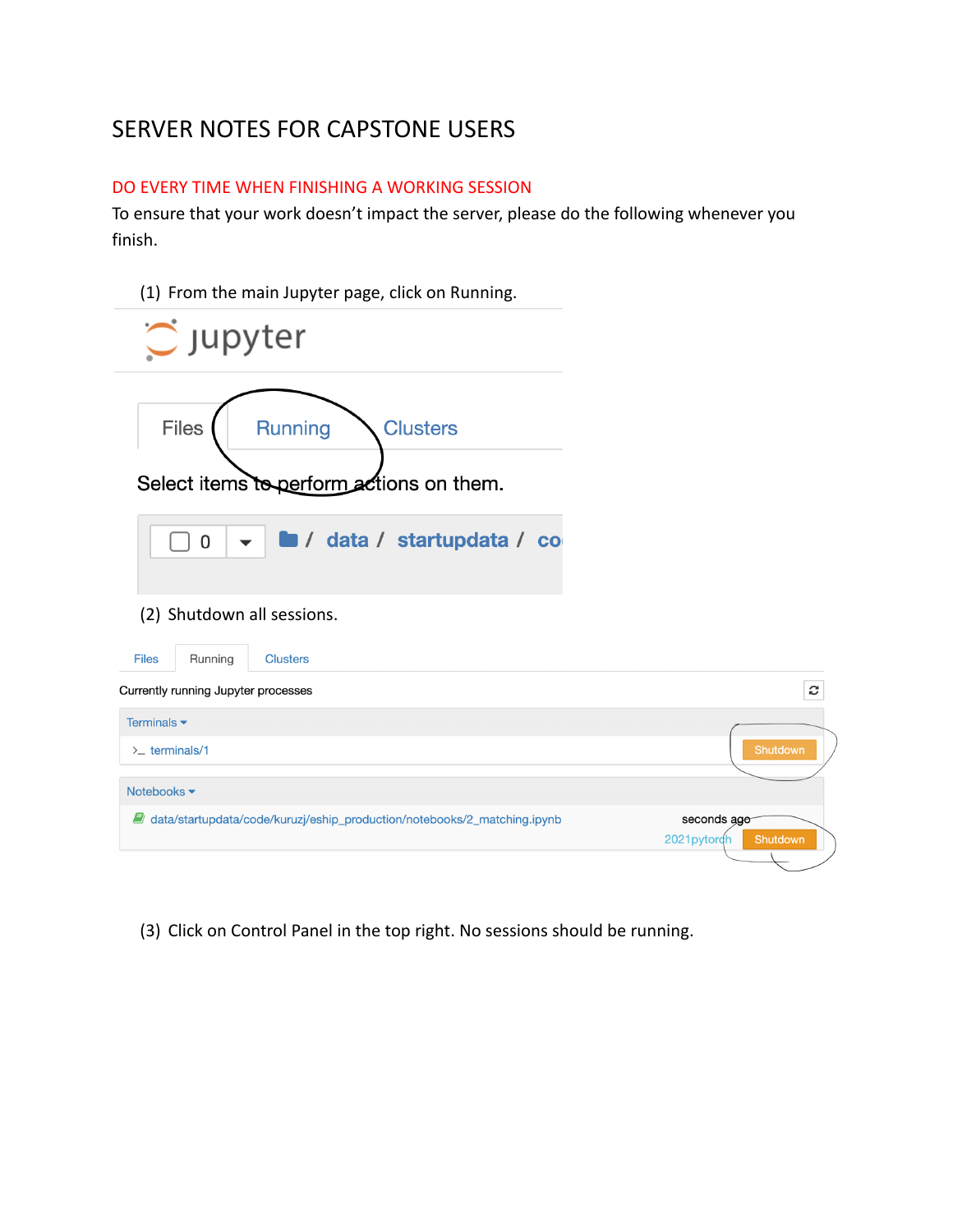| $\tilde{C}$ Jupyter                                                       | Quit<br>Logout | <b>Control Panel</b> |
|---------------------------------------------------------------------------|----------------|----------------------|
| <b>Files</b><br>Running<br><b>Clusters</b>                                |                |                      |
| Currently running Jupyter processes                                       |                | C                    |
| Terminals $\blacktriangleright$                                           |                |                      |
| There are no terminals running.                                           |                |                      |
| Notebooks <del>▼</del>                                                    |                |                      |
| There are no notebooks running.                                           |                |                      |
| (4) Click on Stop My Server.<br><b>Stop My Server</b><br><b>My Server</b> |                |                      |
| (5) Now Log out of the server.                                            |                |                      |
| Upyter Home<br>Token                                                      |                | <b>■ Logout</b>      |

**Start My Server** 

List any problems you are having trouble doing here. I'll add details.

Issue: URL <https://lp01.idea.rpi.edu/jupyter-gpu/user/chenj57/edit/capstone> Error Code: 404 : Not Found You are requesting a page that does not exist!

This is the idea Cluster: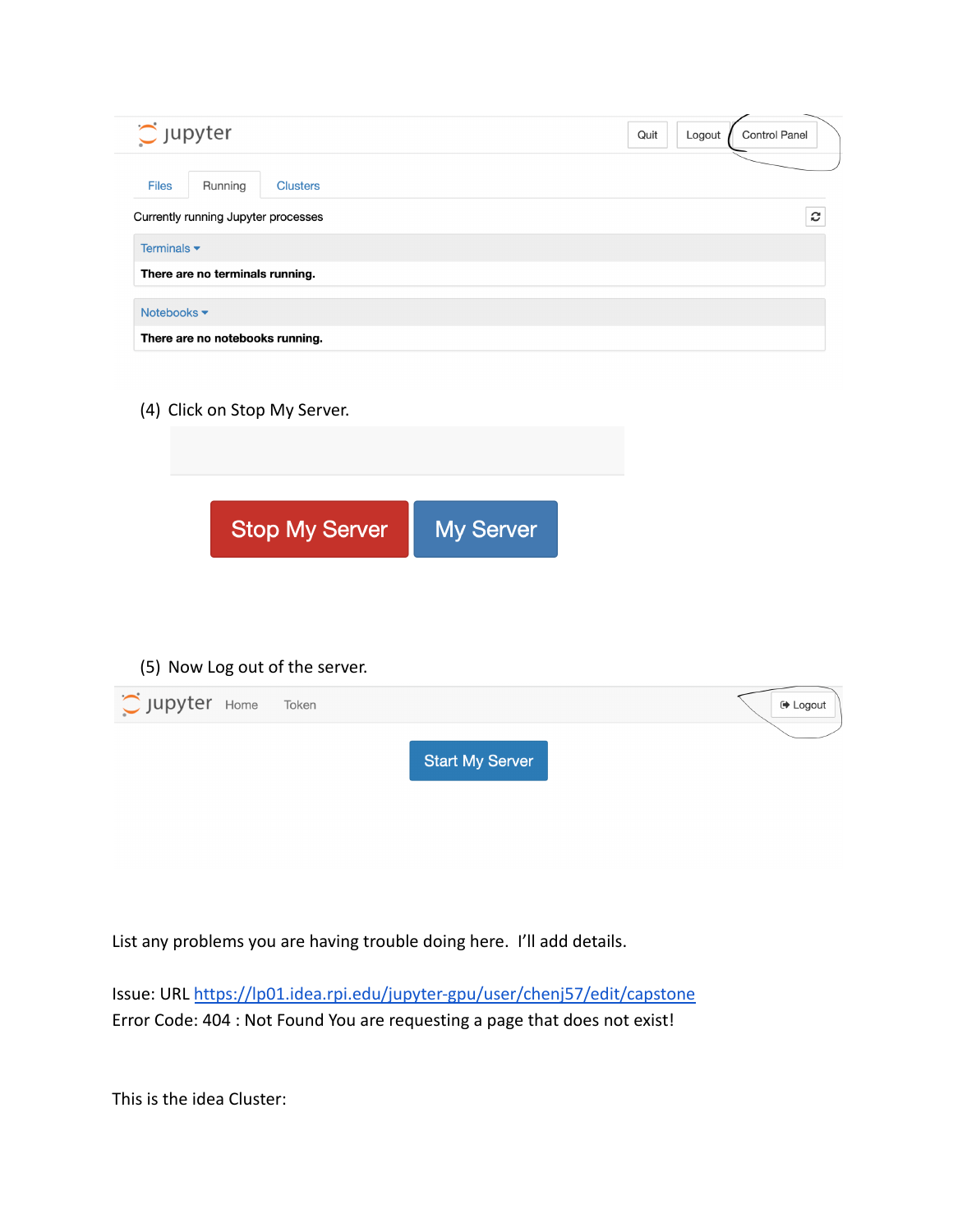<https://lp01.idea.rpi.edu/jupyter-gpu/hub/login>

# **Setting Up A Virtual Link to the Directory for this class**

1. New terminal session.



Terminal:

*l*

This will create a capstone directory in your home.

*ln -s /data/startupdata ./capstone*

# **Setting Up Git to Be Used with Server**

To be able to clone and commit to a repository, you will need to be able to create a personal access token.

[https://docs.github.com/en/authentication/keeping-your-account-and-data-secure/creating-a-p](https://docs.github.com/en/authentication/keeping-your-account-and-data-secure/creating-a-personal-access-token) [ersonal-access-token](https://docs.github.com/en/authentication/keeping-your-account-and-data-secure/creating-a-personal-access-token)

After that please do the following:

- 1. Create a directory for your RCS ID. /capstone/code-capstone/<rcsid>
- 2. Clone your repository
	- a. git clone <https address of your repo>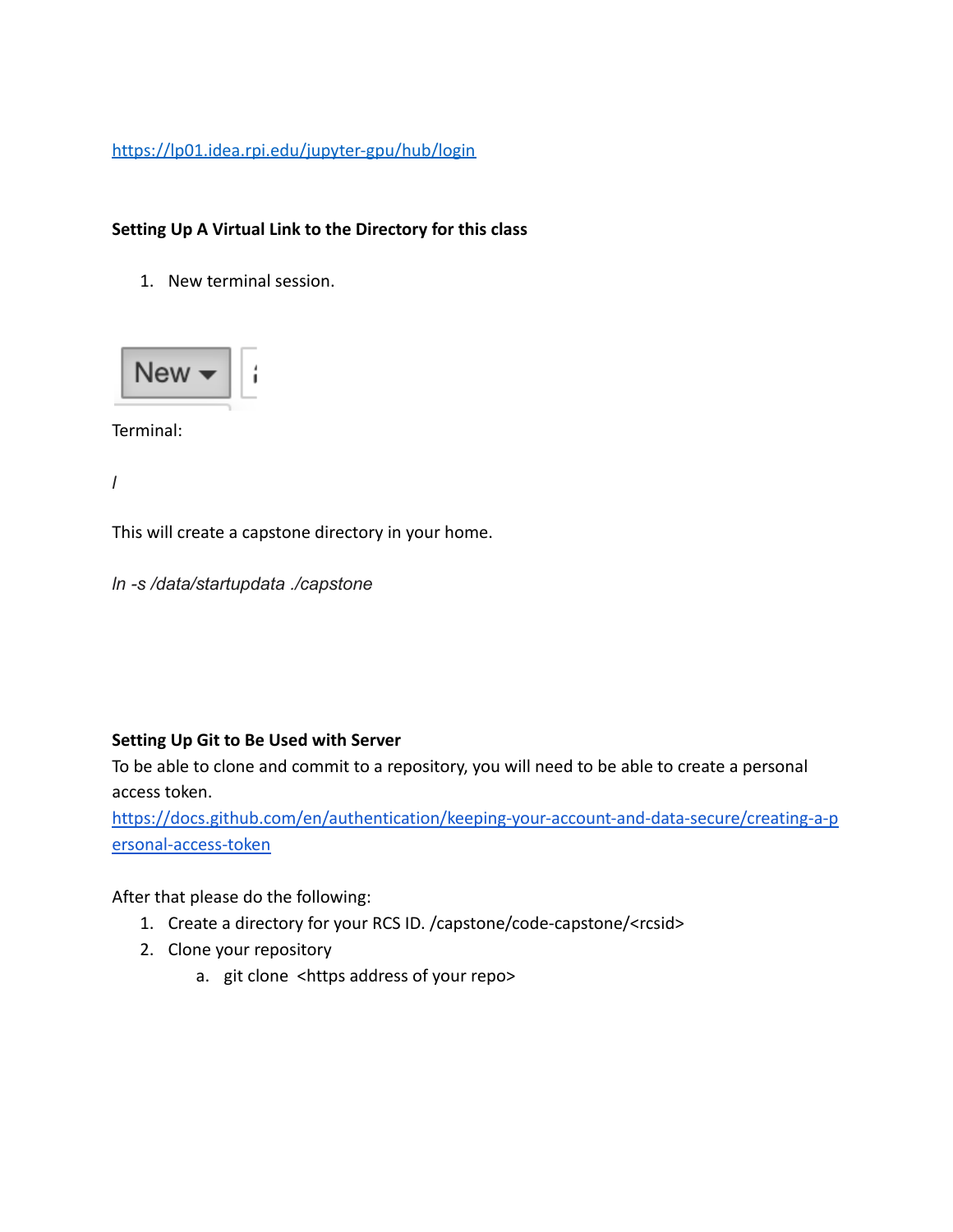|                             | Go to file | Add file $\blacktriangledown$                   | Code $\sim$ |
|-----------------------------|------------|-------------------------------------------------|-------------|
| <b>Clone</b><br> >_         |            |                                                 |             |
| <b>HTTPS SSH GitHub CLI</b> |            |                                                 |             |
|                             |            | https://github.com/bsan-capstone-spri           | ٻ           |
|                             |            | Use Git or checkout with SVN using the web URL. |             |

### **Share your Notebook with Others**

The best ways to share notebooks is through github. Commit the change via git and push it to github.

# **Share a Directory with Others**

To share a directory you need to make it available, changing the linux permissions. If you use the ls command from the command you see the directories which are fully available.



From the directory below

Chmod -Rf 777 <directoryname>